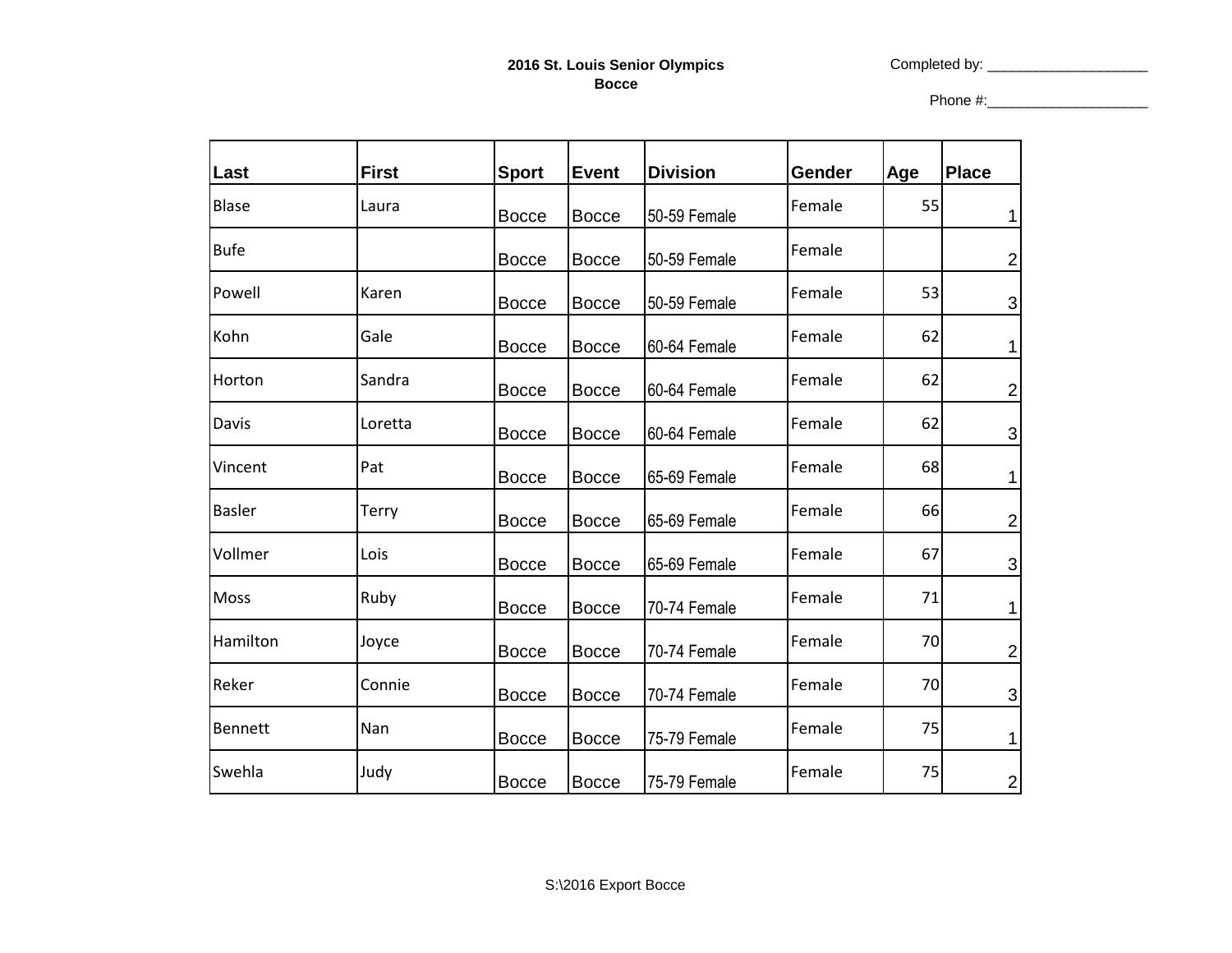Completed by: \_\_\_\_\_\_\_\_\_\_\_\_\_\_\_\_\_\_\_\_

Phone #:\_\_\_\_\_\_\_\_\_\_\_\_\_\_\_\_\_\_\_\_

| Walker        |               | <b>Bocce</b> | <b>Bocce</b> | 75-79 Female | Female |    | $\sqrt{3}$                |
|---------------|---------------|--------------|--------------|--------------|--------|----|---------------------------|
| Wiese         | Sally         | <b>Bocce</b> | <b>Bocce</b> | 80-84 Female | Female | 81 | 1                         |
| Balestreri    | Rosina (Rose) | <b>Bocce</b> | <b>Bocce</b> | 85-89 Female | Female | 89 | $\overline{\mathbf{c}}$   |
| Patty         | Ruth          | <b>Bocce</b> | <b>Bocce</b> | 85-89 Female | Female | 87 | $\mathbf{3}$              |
| Helzerman     | Larry         | <b>Bocce</b> | <b>Bocce</b> | 60-69 Male   | Male   | 65 | 1                         |
| Van Matre     | Glen          | <b>Bocce</b> | <b>Bocce</b> | 60-69 Male   | Male   | 63 | $\overline{\mathbf{c}}$   |
| O'Connor, Jr. | John          | <b>Bocce</b> | <b>Bocce</b> | 60-69 Male   | Male   | 62 | $\ensuremath{\mathsf{3}}$ |
| Squires       | Dennis        | <b>Bocce</b> | <b>Bocce</b> | 70-74 Male   | Male   | 73 | 1                         |
| Eckert        | Kenneth       | <b>Bocce</b> | <b>Bocce</b> | 70-74 Male   | Male   | 72 | $\overline{\mathbf{c}}$   |
| Young         | Donald        | <b>Bocce</b> | <b>Bocce</b> | 70-74 Male   | Male   | 72 | $\sqrt{3}$                |
| Syrup         | Ed            | <b>Bocce</b> | <b>Bocce</b> | 75-79 Male   | Male   | 76 | 1                         |
| <b>Britt</b>  | Pat           | <b>Bocce</b> | <b>Bocce</b> | 75-79 Male   | Male   | 79 | $\overline{\mathbf{c}}$   |
| Paez Jr       | Salvador      | <b>Bocce</b> | <b>Bocce</b> | 75-79 Male   | Male   | 75 | $\sqrt{3}$                |
| Cannon        | William       | <b>Bocce</b> | <b>Bocce</b> | 80-89 Male   | Male   | 85 | 1                         |
| <b>True</b>   | Ed            | <b>Bocce</b> | <b>Bocce</b> | 80-89 Male   | Male   | 84 | $\overline{\mathbf{c}}$   |
| Goldfarb      | Marvin        | <b>Bocce</b> | <b>Bocce</b> | 80-89 Male   | Male   | 87 | $\mathbf{3}$              |